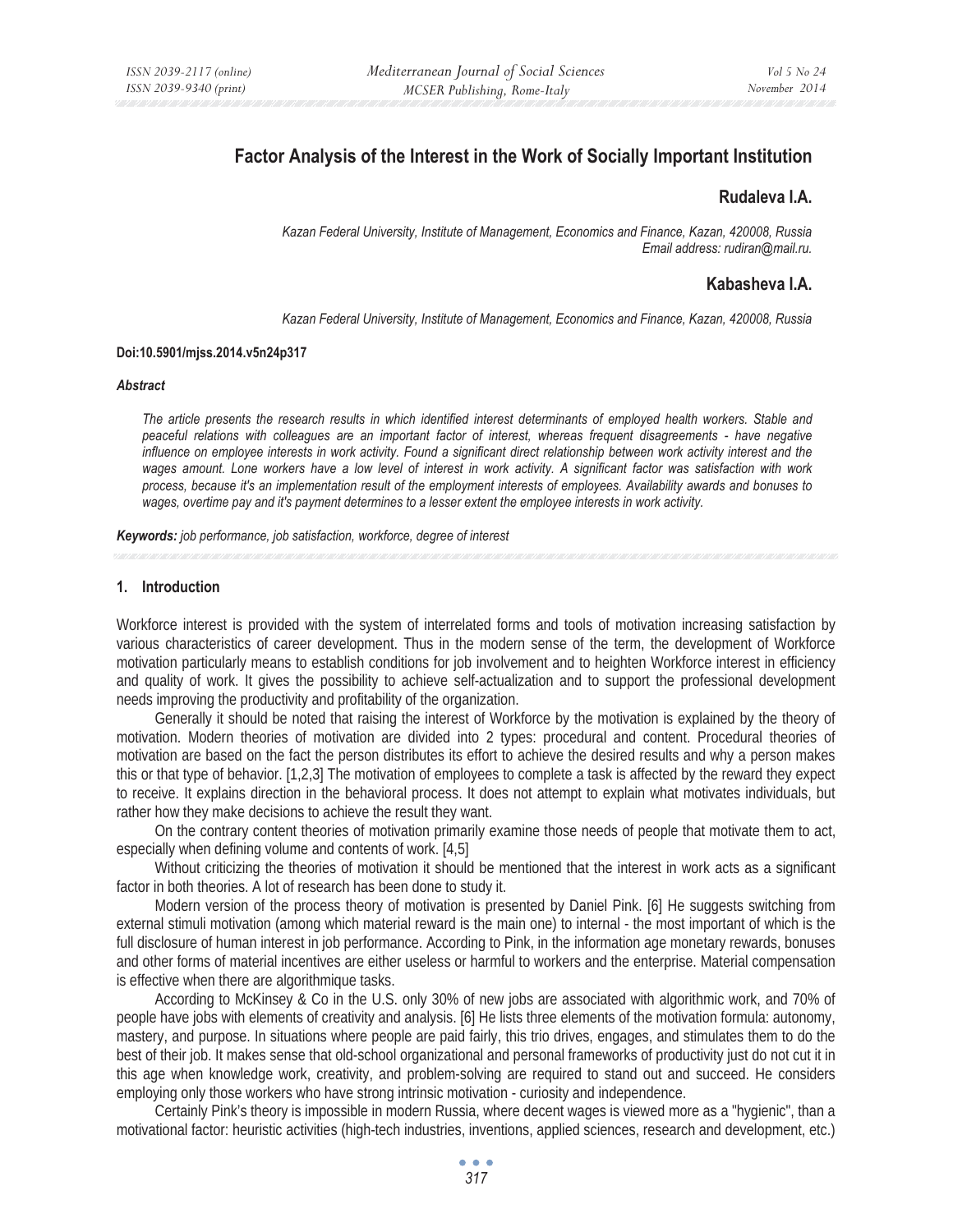are not developed. There is also low productivity, shortage of skilled workers and management in enterprises, etc. However we consider that the growth of Russian economy through building the Information society will make these postulates actual.

There is a similar approach towards question of theories of motivation in D. McGregor fundamental work "The Human Side of Enterprise" (1957), where he convincingly proved that "Effort in work is as natural as work and play" and that the capacity to use a high degree of imagination, ingenuity and creativity in solving organisational problems is widely, not narrowly, distributed in the population and that under particular conditions, " ...people usually accept and often seek responsibility". [7]

In self-determination theory (SDT) of human motivation and personality of Edward L. Deci and Richard M. Ryan, a person's ability to experience interest is considered to be fundamental in his nature. [8] According to scientists this ability should be only developed and strengthened. Universality of human needs in the competence, autonomy and relationship satisfaction are of priority need. Only in this case we are motivated, most productive and happy.

Similar empirical results were obtained by researchers at Cornell University who studied 320 small businesses, half of which were based on the internal interest of the workers , provided them with greater autonomy, while the other half was based on the rigid vertical management. Indicators of growth - oriented enterprises interest of workers, were four times higher than the corresponding figures of firms focused on monitoring. Indicators of labor turnover were three times less. [9]

Interest and job satisfaction, in terms of temporary employees is researched by Ellingson J. E., Gruys M. L. and Sackett P. R. Analysing specifics of the factors influencing job satisfaction of temporary workers, they come to the conclusion that first of all it is caused, by the degree of voluntary or involuntary consent for temporary work. [10]

In 2011 global research of employee engagement conducted by the GfK get adverse results about the low degree of employee's interest among working-age population. 30,556 working adults from 29 European and American countries, including Russia and the United States, were surveyed by GfK. Demographic data of each country (industry, gender, age) were obtained. According to the results young workers all over the world are not interested in employment: it is not only engagement, they are stressed at work, what can lead to problems in the management and to slower development, both for companies and for economics in general. [11]

Survey results showed polarization of the labor market around the world. On the one hand, there; disappointed people of ages 18-29 and on the other, their senior co-workers. Although younger employees usually are not responsible at work, it is this group that has the highest percentage of employees "often" or "almost always" feeling anxious about work–life balance, overtime work and their health.

Confirmation of this research is the data of consulting firm McKinsey&Co. These results show that only 2-3 % of labor force actively involved and interested in work. [12]

Low employee satisfaction leads to the development of opportunism. [13]

## **2. Data and Methodology**

Information base and research methods are presented. The basis of the data analysis was employee survey data of Almetievsk city hospital in the Republic of Tatarstan. Data were combined into one array and used as a basis for calculations of regressions. Total number of observations is 152.

In our research health care workforce interest in job performance is analyzed by the following question: "Are you interested what you do at work?" (five-point scale, where 1-yes, 2-more yes than not, 3-is difficult to answer , 4-more no than yes, 5-no). We consider that this question allows assessing the adequacy of the content of job performance and professional interests. This means we assess workforce interest in the content and effectiveness of job performance.

Model. To estimate the parameters of interest in professional performance the following equation was used:

 $YJS = \alpha + \beta \cdot (x_i) + u^*$  (1)

where YJS — the interest in professional performance;

 $\alpha$  — constant

 $\beta \cdot (x_i)$  — matrix of characteristics

 $u^*$  components, reflecting the influence of factors not accounted for in the model.

Matrix of characteristics of the interest in professional performance  $\beta \cdot (x_i)$  includes information: Do you have a good relationship with the members of workforce (colleagues)?; Are you satisfied with the value of your salary (remuneration of labour)?; Do you get uplifts apart from your salary (premiums, bonuses)?; Does professional activity give you pleasure? Do you often have disagreements with colleagues about work process?; Are you satisfied with job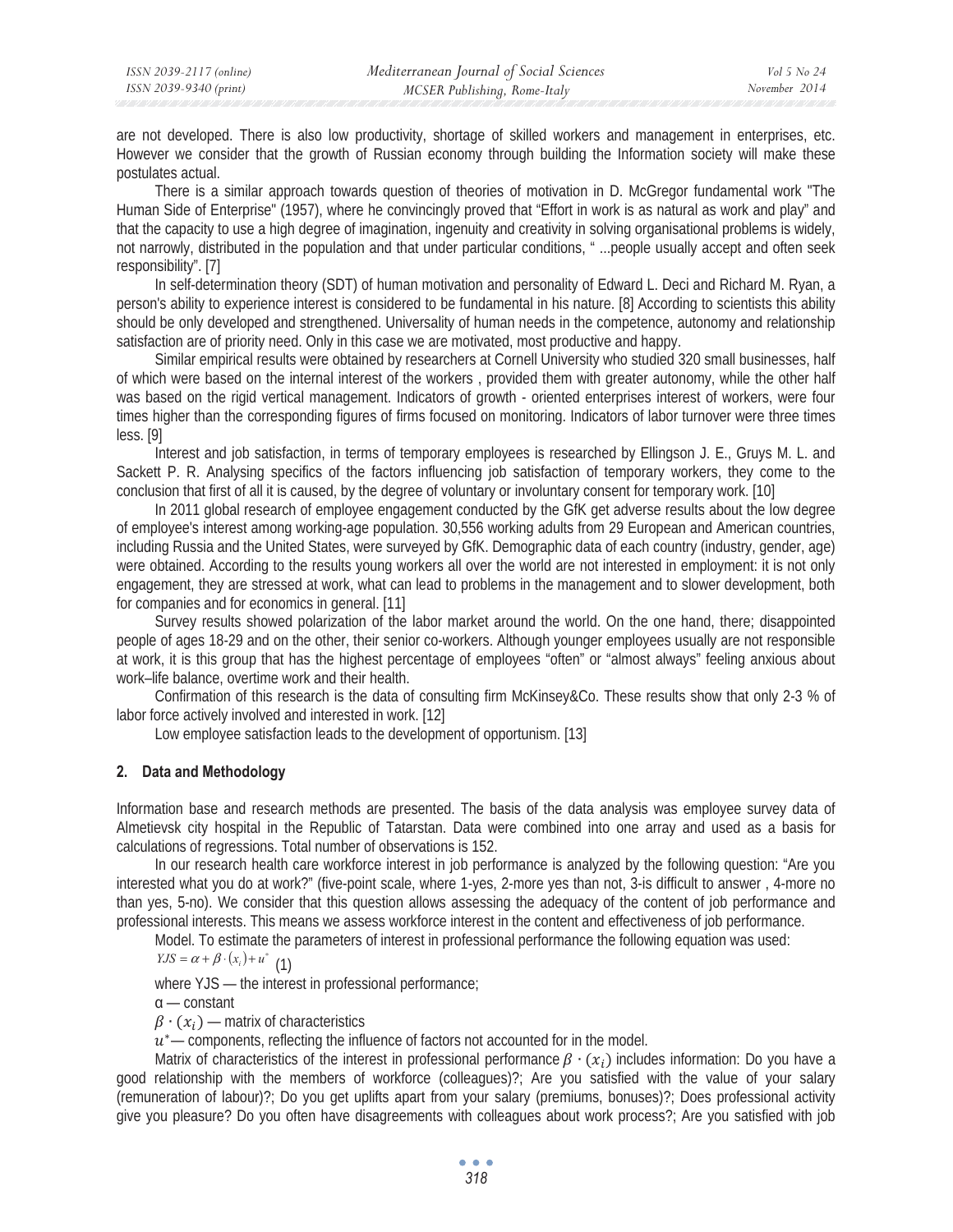performance in workplace?; How do you assess the relation of your organization employees to their work conditions? Etc.

### **3. Discussion**

We studied the assessment of health care workforce interest in job performance according the gender. Among 152 interviewed of Almetievsk clinical hospital workforce 69, 7% (106 people) were women and 30,3% (46 people) were men.

Factors of interest in job performance.

We examine how different factors affect the interest of health care workforce interest degree in job performance Table 1 provides an assessment of the importance of factors affecting interest.

|  |  |  |  |  |  | Table 1. OLS model of employee job satisfaction. We used 152 observations |
|--|--|--|--|--|--|---------------------------------------------------------------------------|
|--|--|--|--|--|--|---------------------------------------------------------------------------|

| Variables                                                                                         |             | Coefficient Standard Error t-statistics P-value |           |                            |  |
|---------------------------------------------------------------------------------------------------|-------------|-------------------------------------------------|-----------|----------------------------|--|
| const                                                                                             | 0.620925    | 0.321703                                        | 1.9301    | $0,05557$ $\uparrow$       |  |
| [Do you have a good relationship with the members of workforce (colleagues)? (v12) 0,398013       |             | 0,0700059                                       | 5,6854    | $< 0,00001$ ***            |  |
| Are you satisfied with the value of your salary (remuneration of labour)? (v14)                   | 0.211384    | 0.0584685                                       | 3.6153    | $0,0004\overline{1^{***}}$ |  |
| Do you get uplifts apart from your salary (premiums, bonuses)? (v15)                              | 0.284193    | 0.0589848                                       | 4.8181    | $< 0,00001$ ***            |  |
| Does professional activity give you pleasure? (v16)                                               | 0.364985    | 0.0692929                                       | 5.2673    | $< 0,00001$ ***            |  |
| Do you often have disagreements with colleagues about work process? (v24)                         | $-0.254001$ | 0.0612698                                       | $-4.1456$ | $0,00006$ <sup>***</sup>   |  |
| Are you satisfied with job performance in workplace?<br>(v26)                                     | $-0.264937$ | 0.067084                                        | $-3.9493$ | $0,00012$ ***              |  |
| Did the need of extra work hours appear in your organization last half a year? ( $v29$ ) 0,172935 |             | 0.0550002                                       | 3.1443    | $0,00203$ ***              |  |
| Are these extra work hours paid? (v30)                                                            | $-0,221865$ | 0.0580263                                       | $-3.8235$ | $0,00020$ ***              |  |

**Table 2.** Analysis of the model parameters

| Indicators                   | Value       |  |  |
|------------------------------|-------------|--|--|
| Mean of Dependent Variable   | 2,032895    |  |  |
| Residual Sum of Squares      | 85,68193    |  |  |
| R-squared                    | 0.531372    |  |  |
| F(8, 143)                    | 20,26822    |  |  |
| log likelihood               | $-172,1125$ |  |  |
| Schwarz criterion            | 389,4400    |  |  |
| St. Deviate of Dep. Variable | 1,100378    |  |  |
| Model bug                    | 0,774064    |  |  |
| Corrected R-squared          | 0,505155    |  |  |
| P-value (F)                  | 3,00e-20    |  |  |
| Akaike Information Criteria  | 362.2251    |  |  |
| Hannan-Quinn Criterion       | 373,2807    |  |  |

We conducted a White's test for heteroskedasticity. Null hypothesis: heteroskedasticity is missing.

Test statistic:  $LM = 66,4961$ .

P-value = P (Chi-square  $(44)$  > 66.4961) = 0,0158387.

Model analysis for multicollinearity showed its absence.

Table 2 data shows the importance of good interrelations of workforce. Data prove that stable, conflict-free and smooth relationship with co-workers is very important. This most important factor defines interest degree of employee in job performance (question 12). The analyses of the frequency of disagreements with co-workers shows complete picture of influence of intercollegiate relation on interest (v24). We found that frequent conflicts with co-workers affect negatively the employees interest in the workplace. That means the relationship between employees of health care institutions is a significant factor to form their interest in job performance. This is confirmed by the correlation coefficients (Table 3).